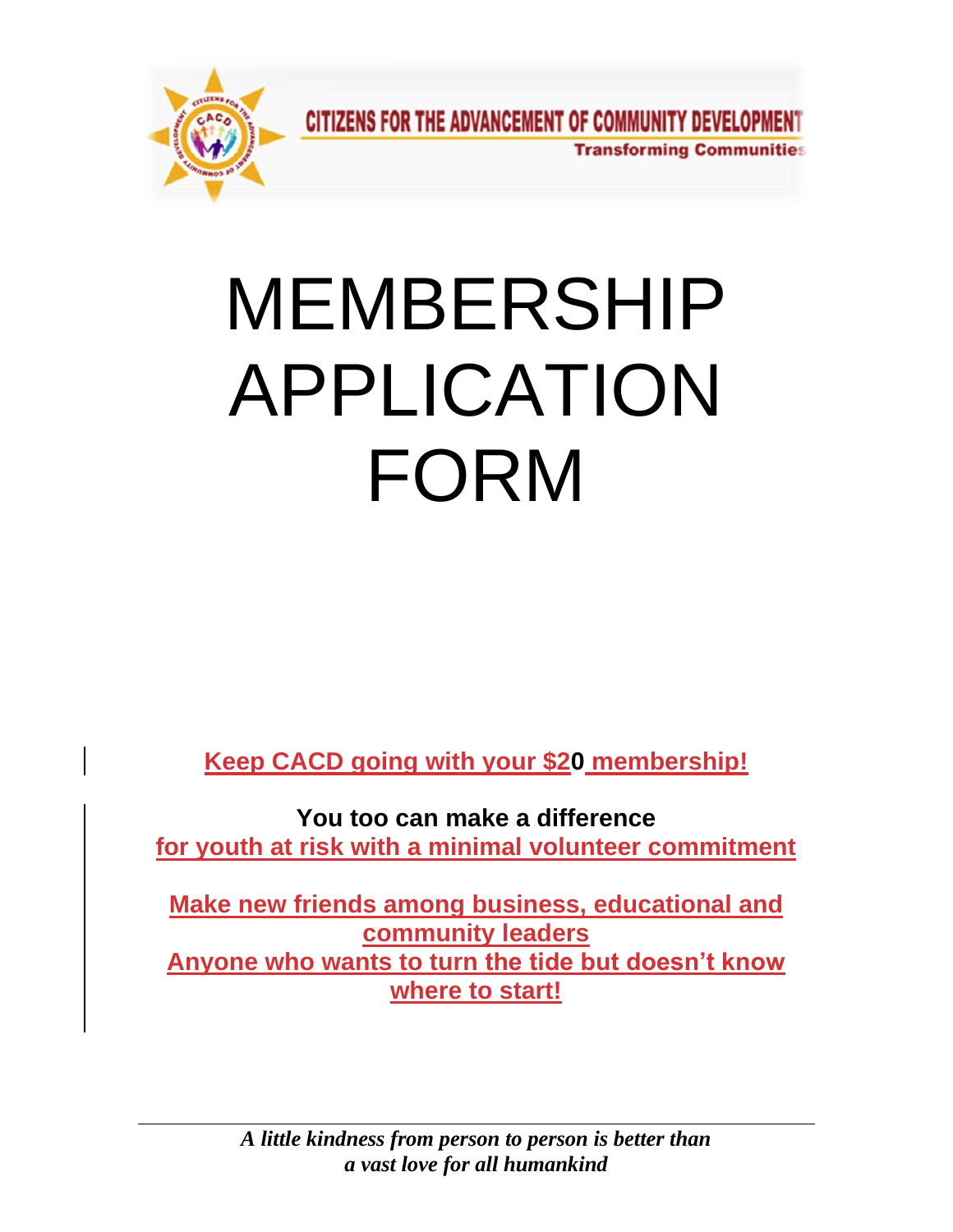

### **CITIZENS FOR THE ADVANCEMENT OF COMMUNITY DEVELOPMENT Transforming Communities**

Our Mission: To provide effective programs for skills development, health and spiritual education, and other as-necessary social services to impoverished children, youngsters and adults in communities here in Ontario (non-culture specific) and in Jamaica.

Our Vision: The empowerment of disenfranchised communities, through programs geared at promoting self-reliance, sound spirit and health, education and security, thus improving the welfare of individuals and their ability to control their future.

## Benefits to becoming a member of CACD

- Satisfaction that comes from working with a dedicated and supportive team of volunteers and staff
- Opportunities to represent CACD at public events
- \$10 off CACD annual fundraising brunch tickets per member
- Participation in organization professional development opportunities
- Voting privileges at AGM
- Free CACD Newsletters
- Get in on the next wave of community-based social service delivery
- Network and outreach with community leaders for your own core mission
- 40 hours community service for secondary school student
- Publicity and social media opportunities
- Increased knowledge of the needs and services in communities
- Teach your skills to others and make a difference in someone's life
- Communicate to others that you are ambitious and care about your community
- Build self-esteem and self-confidence

**Fees and schedules:**

The membership calendar runs from April 1<sup>st</sup> to March 31<sup>st</sup>. Membership is renewable on an annual basis. The fee for 2021 is: \$20.00